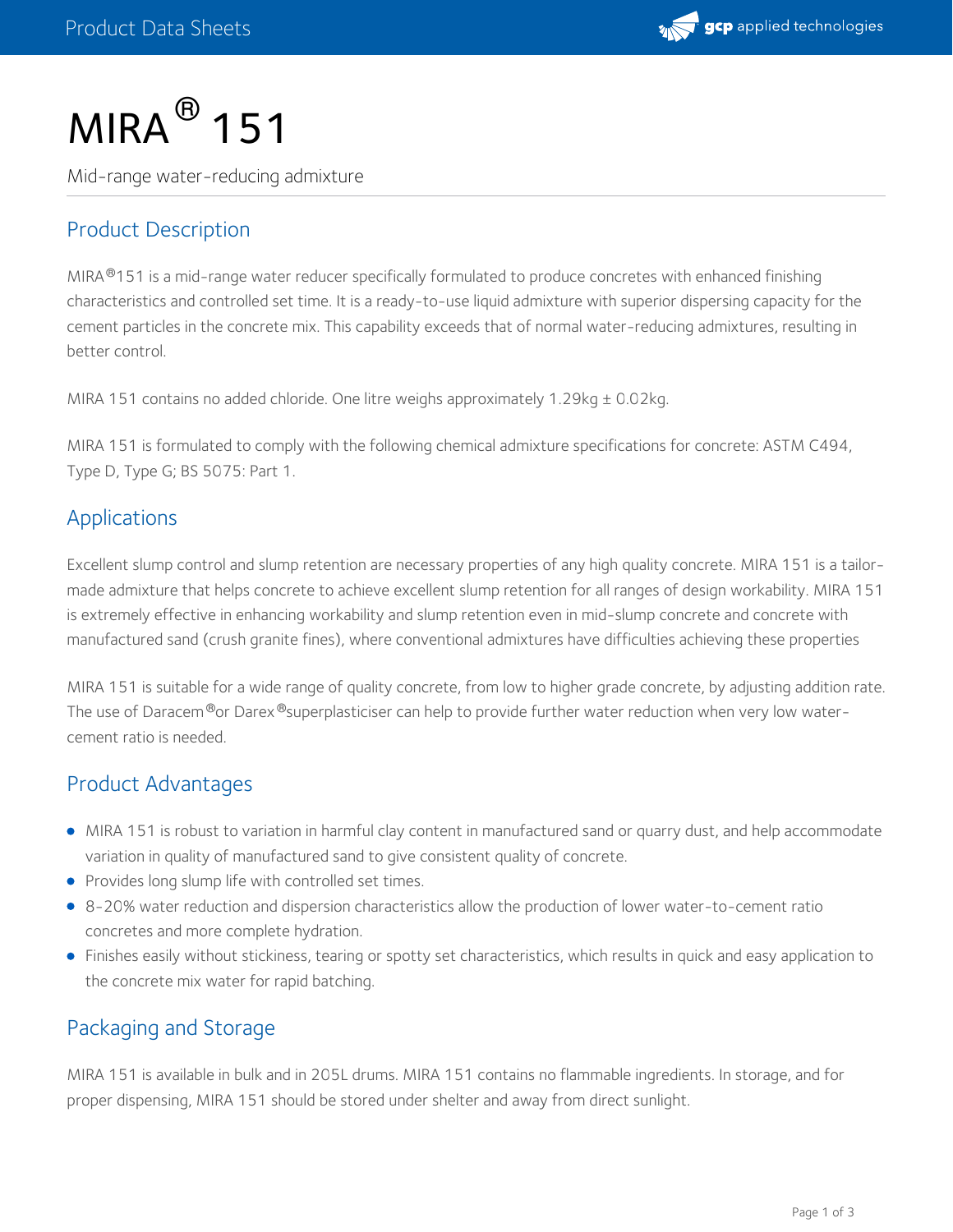



### Addition Rates

Addition rates of MIRA 151 can vary with type of application. Depending on the application, dosage rates can range from 300 to 1,000mL / 100kg of cementitious material. At a given watercement ratio, the slump required for placement can be controlled by varying the addition rate. We recommend that trials are conducted beforehand to determine the optimum dose range to suit your application. If further assistance is required please consult your local GCP representative.

### Compatibility with Other Admixtures

Most water reducers or water-reducing retarders are compatible with MIRA 151 as long as they are added separately to the concrete. MIRA 151 is not compatible with polycarboxylatebased admixtures.

### Dispensing Equipment

Please contact your local GCP representative for further information regarding the dispensing equipment for this product

### Health and Safety

See MIRA 151 Material Safety Data Sheet or consult GCP Applied Technologies.